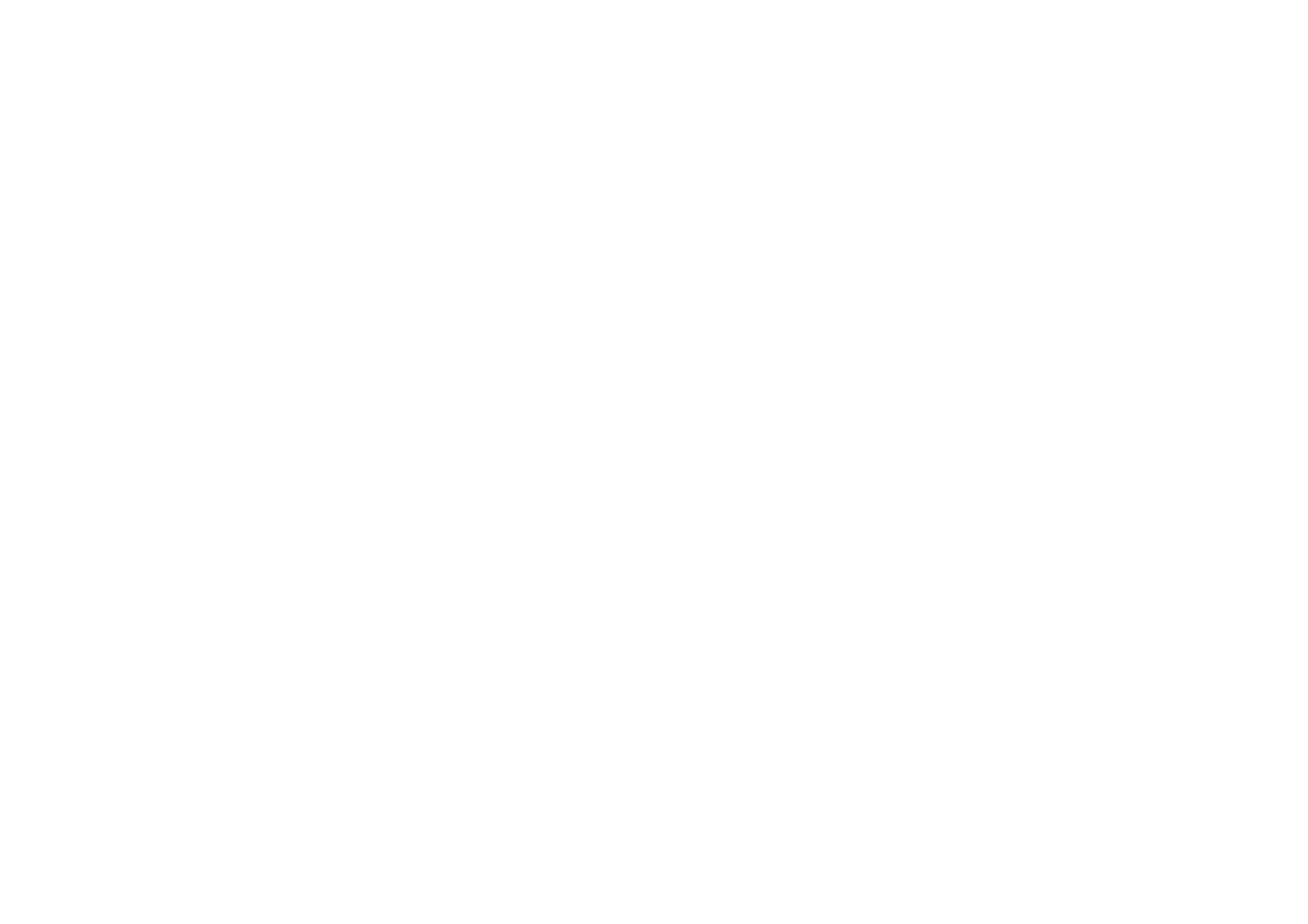### **Table 2b: Continued**

|                               | Average          | Average         |                  |                   |                  |                   | Average |                 |
|-------------------------------|------------------|-----------------|------------------|-------------------|------------------|-------------------|---------|-----------------|
|                               | <b>Available</b> | <b>Occupied</b> | <b>Day</b>       |                   | $\%$             |                   | Length  | <b>Turnover</b> |
| <b>Specialty</b>              | <b>Beds</b>      | <b>Beds</b>     | <b>Cases</b>     | <b>Inpatients</b> | <b>Occupancy</b> | <b>Throughput</b> | of Stay | <b>Interval</b> |
| Rheumatology                  | 19.6             | 10.4            | 4,023            | 654               | 53.1             | 33.3              | 5.8     | 5.1             |
| Paediatrics                   | 261.6            | 177.7           | 1,437            | 25,205            | 67.9             | 96.4              | 2.6     | 1.2             |
| Paediatric Neurology          | 3.5              | 3.5             | 211              | 190               | 100.0            | 54.5              | 6.7     | 0.0             |
| <b>Geriatric Medicine</b>     | 674.2            | 632.0           | 508              | 17,248            | 93.7             | 25.6              | 13.4    | 0.9             |
| Obstetrics                    | 267.3            | 181.0           | 1,237            | 28,025            | 67.7             | 104.9             | 2.4     | 1.1             |
| Gynaecology                   | 71.1             | 54.1            | 7,945            | 8,439             | 76.1             | 118.7             | 2.3     | 0.7             |
| Well Babies Obs               | 80.2             | 32.1            | 0                | 6,366             | 40.0             | 79.4              | 1.8     | 2.8             |
| Well Babies Paed              | 104.5            | 61.6            | $\mathbf 0$      | 13,619            | 59.0             | 130.3             | 1.7     | 1.1             |
| <b>General Practice Other</b> | 96.4             | 80.7            | 5,208            | 1,265             | 83.7             | 13.1              | 23.3    | 4.5             |
| Learning Disability           | 134.6            | 125.8           | $\mathbf 0$      | 198               | 93.4             | 1.5               | 231.9   | 16.3            |
| <b>Mental Illness</b>         | 449.4            | 413.0           | 269              | 4,330             | 91.9             | 9.6               | 34.8    | 3.1             |
| Child & Adolescent Psychiatry | 31.0             | 23.2            | 0                | 133               | 74.8             | 4.3               | 63.6    | 21.5            |
| <b>Forensic Psychiatry</b>    | 34.0             | 33.5            | $\pmb{0}$        | 13                | 98.4             | 0.4               | 939.8   | 14.8            |
| Old Age Psychiatry            | 182.0            | 154.7           | $\boldsymbol{0}$ | 803               | 85.0             | 4.4               | 70.3    | 12.4            |
| <b>Clinical Oncology</b>      | 35.6             | 35.6            | 15,417           | 1,813             | 99.8             | 50.9              | 7.2     | 0.0             |
| Radiology                     | 0.0              | 0.0             | 338              | 16                | 100.0            |                   | 0.3     | 0.0             |
| <b>NI Total</b>               | 5,909.9          | 4,955.7         | 313,263          | 302,008           | 83.9             | 51.1              | 6.0     | $1.2$           |

Source: Hospital Inpatient System & KH03a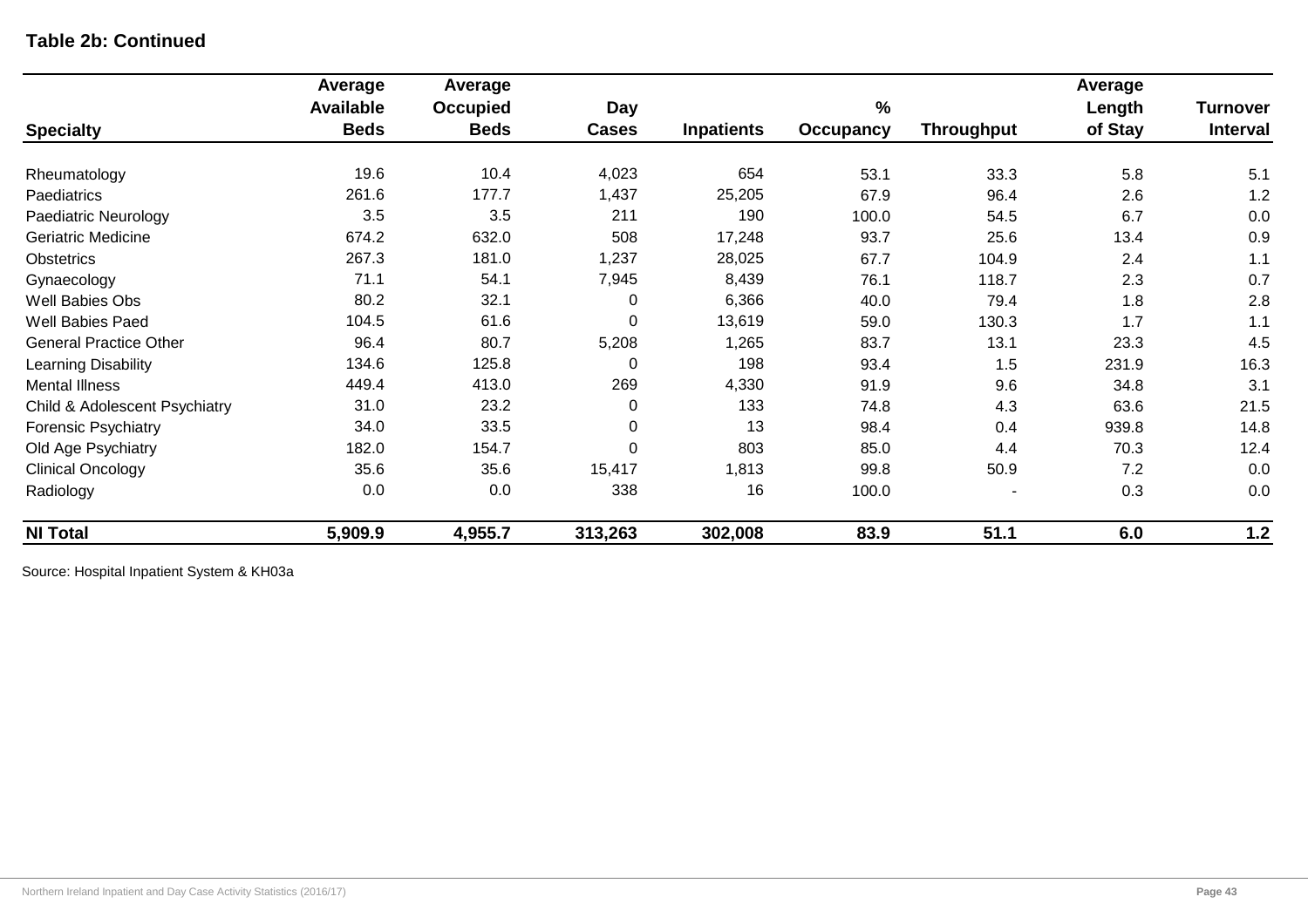| Hospital/                 | Cases Operated On <sup>22</sup> |                      |                         |                        |              |  |  |  |  |
|---------------------------|---------------------------------|----------------------|-------------------------|------------------------|--------------|--|--|--|--|
| <b>HSC Trust</b>          | Immediate <sup>23</sup>         | Urgent <sup>24</sup> | Expedited <sup>25</sup> | Elective <sup>26</sup> | <b>Total</b> |  |  |  |  |
| <b>Belfast City</b>       | 59                              | 563                  | 339                     | 9,835                  | 10,796       |  |  |  |  |
| Mater Infirmorum          | 14                              | 118                  | 15                      | 6,245                  | 6,392        |  |  |  |  |
| Musgrave Park             | 0                               | 84                   | $\mathbf 0$             | 7,410                  | 7,494        |  |  |  |  |
| NI Cancer Centre          | 0                               | 0                    | $\Omega$                | 503                    | 503          |  |  |  |  |
| <b>RBHSC</b>              | 36                              | 1,164                | 478                     | 2,414                  | 4,092        |  |  |  |  |
| Royal Maternity           | 0                               | 1,155                | $\Omega$                | 1,111                  | 2,266        |  |  |  |  |
| Royal Victoria            | 507                             | 564                  | 5,370                   | 10,818                 | 17,159       |  |  |  |  |
| <b>Belfast HSCT</b>       | 616                             | 3,648                | 6,202                   | 38,336                 | 48,702       |  |  |  |  |
| Antrim                    | 204                             | 558                  | 1,694                   | 4,699                  | 6,892        |  |  |  |  |
| Causeway                  | 55                              | 1,002                | 72                      | 2,330                  | 3,459        |  |  |  |  |
| <b>Mid Ulster</b>         | 1                               | $\overline{2}$       | 0                       | 2,249                  | 2,252        |  |  |  |  |
| Whiteabbey                | 0                               |                      | 0                       | 2,097                  | 2,098        |  |  |  |  |
| <b>Northern HSCT</b>      | 260                             | 1,563                | 1,766                   | 11,375                 | 14,701       |  |  |  |  |
| Ards                      | 0                               | 0                    | 1                       | 2,758                  | 2,759        |  |  |  |  |
| Downe                     | 2                               | 0                    | 0                       | 1,711                  | 1,713        |  |  |  |  |
| Lagan Valley              | 14                              | 8                    | $\overline{2}$          | 4,290                  | 4,314        |  |  |  |  |
| Ulster                    | 286                             | 1,625                | 4,396                   | 6,383                  | 12,690       |  |  |  |  |
| <b>South Eastern HSCT</b> | 302                             | 1,633                | 4,399                   | 15,142                 | 21,476       |  |  |  |  |
| Craigavon Area            | 356                             | 2,437                | 2,113                   | 8,211                  | 13,116       |  |  |  |  |
| Daisy Hill                | 62                              | 511                  | 676                     | 3,659                  | 4,908        |  |  |  |  |
| South Tyrone              | 0                               | 0                    | 0                       | 1,960                  | 1,960        |  |  |  |  |
| <b>Southern HSCT</b>      | 418                             | 2,948                | 2,789                   | 13,830                 | 19,984       |  |  |  |  |

**Table 2c : All Programmes of Care Use of Operating Theatres by HSC Trust, 2016/17**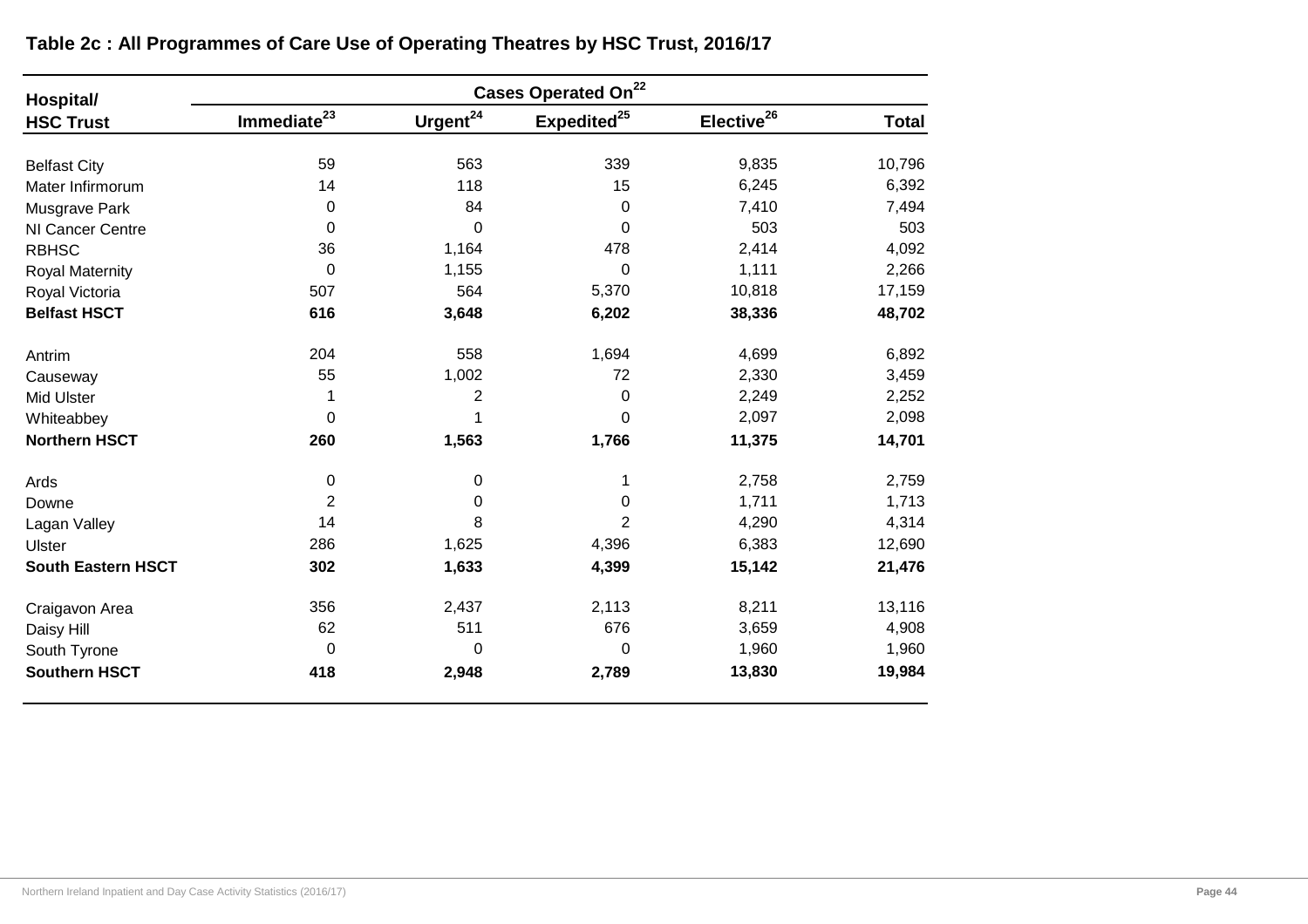### **Table 2c : Continued**

| Hospital/<br><b>HSC Trust</b> | <b>Cases Operated On</b> |               |                  |                 |              |  |  |  |
|-------------------------------|--------------------------|---------------|------------------|-----------------|--------------|--|--|--|
|                               | <b>Immediate</b>         | <b>Urgent</b> | <b>Expedited</b> | <b>Elective</b> | <b>Total</b> |  |  |  |
| Altnagelvin Area              | 82                       | 2,089         | 1.444            | 10,953          | 14,568       |  |  |  |
| South West Acute              | 175                      | 530           | 523              | 1,593           | 2,821        |  |  |  |
| <b>Tyrone County</b>          | 0                        |               | 113              | 3,212           | 3,326        |  |  |  |
| <b>Western HSCT</b>           | 257                      | 2,620         | 2,080            | 15,758          | 20,715       |  |  |  |
| <b>NI Total</b>               | 1,853                    | 12,412        | 17,236           | 94,441          | 125,578      |  |  |  |

Source: Theatre Management System

 $22$  Refer to Appendix 4: Definitions – Point 15.

<sup>&</sup>lt;sup>23</sup> Refer to Appendix 4: Definitions – Point 16.

<sup>&</sup>lt;sup>24</sup> Refer to Appendix 4: Definitions – Point 17.

<sup>&</sup>lt;sup>25</sup> Refer to Appendix 4: Definitions – Point 18. <sup>26</sup> Refer to Appendix 4: Definitions – Point 19.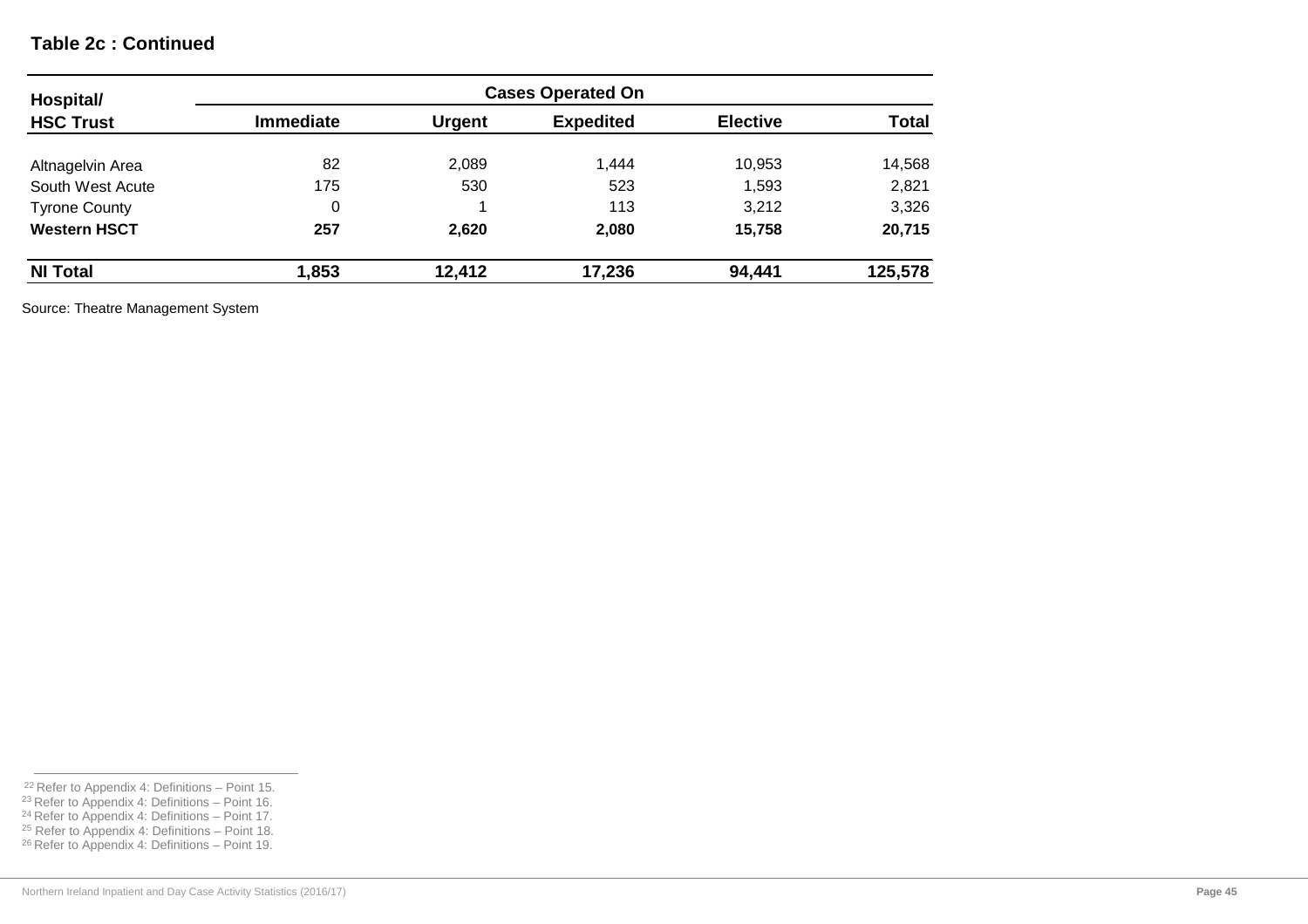|                              | <b>Cases Operated On</b> |                |                  |                 |              |  |  |  |  |
|------------------------------|--------------------------|----------------|------------------|-----------------|--------------|--|--|--|--|
| <b>Specialty</b>             | <b>Immediate</b>         | <b>Urgent</b>  | <b>Expedited</b> | <b>Elective</b> | <b>Total</b> |  |  |  |  |
| Anaesthetics                 | 420                      | 440            | 403              | 327             | 1,590        |  |  |  |  |
| <b>Cardiac Surgery</b>       | 57                       | 106            | 20               | 934             | 1,117        |  |  |  |  |
| Cardiology                   | 0                        | 5              | 3                | 102             | 110          |  |  |  |  |
| <b>Clinical Oncology</b>     | 0                        | 0              | 0                | 503             | 503          |  |  |  |  |
| Dermatology                  | $\Omega$                 | 0              | 0                | 155             | 155          |  |  |  |  |
| Ear, Nose & Throat           | 60                       | 196            | 247              | 10,281          | 10,784       |  |  |  |  |
| Gastroenterology             | 28                       | 135            | 140              | 443             | 746          |  |  |  |  |
| <b>General Medicine</b>      | 47                       | 113            | 394              | 74              | 628          |  |  |  |  |
| <b>General Surgery</b>       | 501                      | 3,256          | 4,716            | 16,834          | 25,307       |  |  |  |  |
| <b>GP Other</b>              | 0                        | 0              | 0                | 2,554           | 2,554        |  |  |  |  |
| Gynaecology                  | 115                      | 764            | 866              | 11,016          | 12,762       |  |  |  |  |
| Haematology (Clinical)       | 0                        | 37             | 11               | $\overline{2}$  | 50           |  |  |  |  |
| <b>Mental Illness</b>        | 0                        | 0              | 238              | 203             | 441          |  |  |  |  |
| Nephrology                   | 6                        | 75             | 23               | 563             | 667          |  |  |  |  |
| Neurosurgery                 | 99                       | 166            | 498              | 846             | 1,509        |  |  |  |  |
| Obstetrics                   | 346                      | 3,689          | 303              | 3,708           | 7,783        |  |  |  |  |
| Ophthalmology                | 4                        | 70             | 86               | 10,669          | 10,829       |  |  |  |  |
| <b>Oral Surgery</b>          | 6                        | 57             | 541              | 1,767           | 2,371        |  |  |  |  |
| Other                        | 0                        | 1              | 2                | 0               | 3            |  |  |  |  |
| <b>Paediatric Dentistry</b>  | 0                        | 5              | 1                | 345             | 351          |  |  |  |  |
| Paediatric Surgery           | 16                       | 504            | 97               | 1,277           | 1,894        |  |  |  |  |
| Paediatrics                  | 3                        | $\overline{7}$ | 4                | 0               | 14           |  |  |  |  |
| Pain Management              | $\Omega$                 | $\overline{2}$ | $\overline{2}$   | 2,825           | 2,829        |  |  |  |  |
| <b>Plastic Surgery</b>       | 27                       | 122            | 1,731            | 3,710           | 5,590        |  |  |  |  |
| Radiology                    | 0                        | 0              | 0                | 1               |              |  |  |  |  |
| Rheumatology                 | 0                        | 1              | 0                | 49              | 50           |  |  |  |  |
| Trauma & Orthopaedic Surgery | 38                       | 2,087          | 6,352            | 10,770          | 19,246       |  |  |  |  |
| <b>Thoracic Medicine</b>     | 0                        | 11             | 28               | 1               | 39           |  |  |  |  |
| <b>Thoracic Surgery</b>      | 5                        | 10             | 51               | 925             | 991          |  |  |  |  |
| Urology                      | 75                       | 553            | 479              | 13,557          | 14,664       |  |  |  |  |
| <b>NI Total</b>              | 1,853                    | 12,412         | 17,236           | 94,441          | 125,578      |  |  |  |  |

**Table 2d: All Programmes of Care Use of Operating Theatres by Specialty, 2016/17** 

Source: Theatre Management System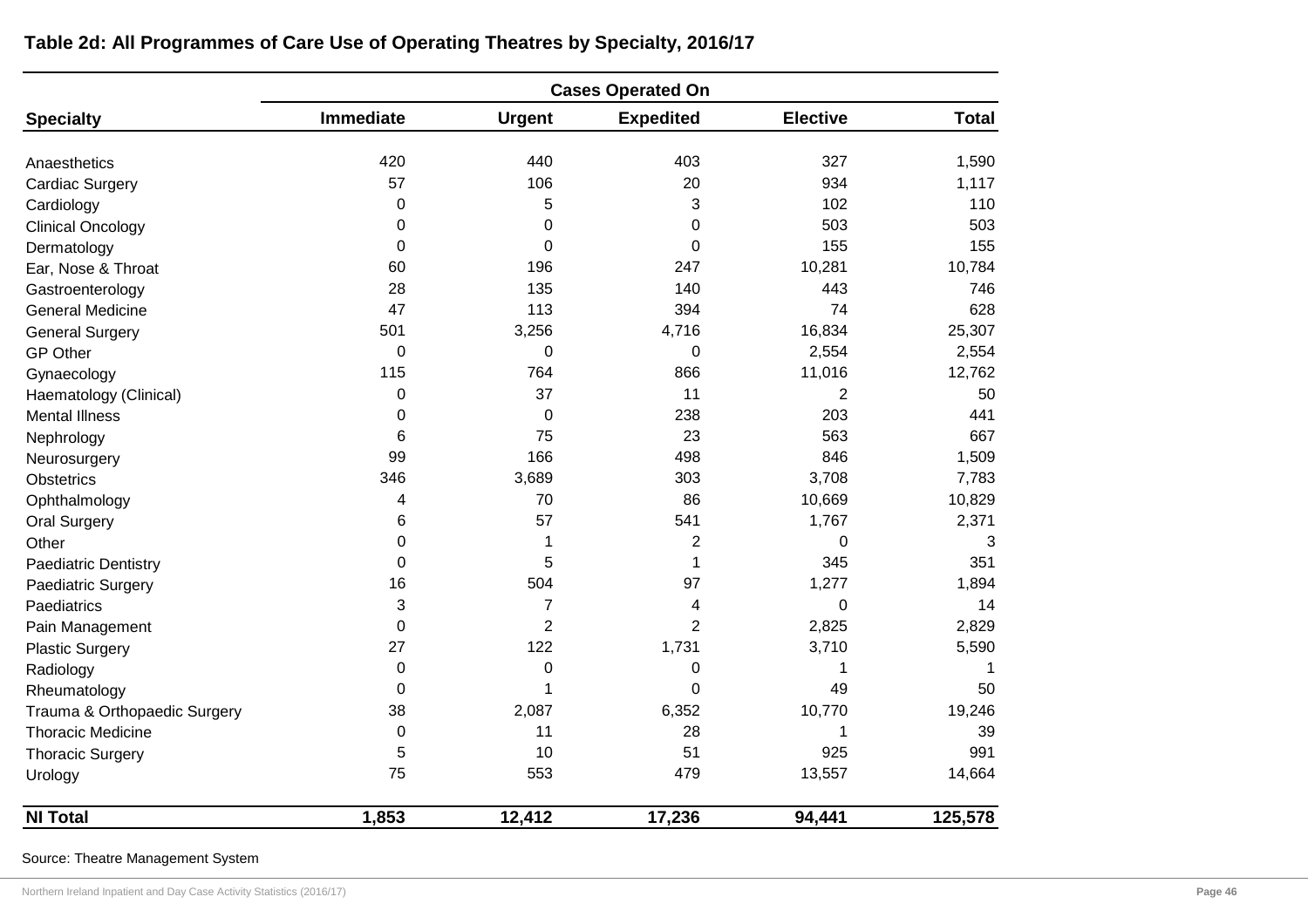|                            | Average     | Average         |              | <b>Regular Day</b> |                   | <b>Non</b>        |                  |                   | Average |                 |              |
|----------------------------|-------------|-----------------|--------------|--------------------|-------------------|-------------------|------------------|-------------------|---------|-----------------|--------------|
| Hospital/                  | Available   | <b>Occupied</b> | Day          | and Night          | <b>Elective</b>   | <b>Elective</b>   | $\%$             |                   | Length  | <b>Turnover</b> | % Day        |
| <b>HSC Trust</b>           | <b>Beds</b> | <b>Beds</b>     | <b>Cases</b> | <b>Attenders</b>   | <b>Inpatients</b> | <b>Inpatients</b> | <b>Occupancy</b> | <b>Throughput</b> | of Stay | <b>Interval</b> | <b>Cases</b> |
| <b>Belfast City</b>        | 334.1       | 220.7           | 27,670       | 23,498             | 7,396             | 5,352             | 66.1             | 38.2              | 6.3     | 3.2             | 78.9         |
| Mater Infirmorum           | 152.3       | 135.6           | 6,486        | 0                  | 790               | 7,106             | 89.0             | 51.8              | 6.3     | 0.8             | 89.1         |
| Musgrave Park              | 188.9       | 123.6           | 4,644        | 0                  | 5,756             | 563               | 65.4             | 33.5              | 7.1     | 3.8             | 44.7         |
| NI Cancer Centre           | 67.4        | 60.4            | 2,514        | 10,759             | 1,080             | 1,873             | 89.6             | 43.8              | 7.5     | 0.9             | 69.9         |
| <b>RBHSC</b>               | 94.5        | 75.7            | 4,325        | 0                  | 1,597             | 5,551             | 80.0             | 75.6              | 3.9     | 1.0             | 73.0         |
| <b>Royal Maternity</b>     | 27.0        | 30.2            | 0            | 0                  | 0                 | 458               | 100.0            | 17.0              | 24.1    | 0.0             | 0.0          |
| Royal Victoria             | 680.6       | 587.2           | 25,743       | 0                  | 9,871             | 25,588            | 86.3             | 52.1              | 6.0     | 1.0             | 72.3         |
| <b>School of Dentistry</b> | 0.0         | 0.0             | 507          | $\mathbf{0}$       | 0                 | 0                 | 0.0              | 0.0               | 0.0     | 0.0             | 100.0        |
| <b>Belfast HSCT</b>        | 1,544.9     | 1,233.4         | 71,889       | 34,257             | 26,490            | 46,491            | 79.8             | 47.2              | 6.2     | 1.6             | 73.1         |
| Antrim                     | 438.0       | 376.6           | 6,847        | 21,814             | 3,309             | 23,314            | 86.0             | 60.8              | 5.2     | 0.8             | 67.4         |
| <b>Braid Valley</b>        | 0.0         | 0.0             | 77           | $\Omega$           | 0                 | $\Omega$          | 0.0              | 0.0               | 0.0     | 0.0             | 100.0        |
| Causeway                   | 167.6       | 141.2           | 9,013        | 0                  | 1,366             | 9,572             | 84.2             | 65.3              | 4.7     | 0.9             | 86.8         |
| Dalriada                   | 32.0        | 22.4            | $\Omega$     | $\mathbf 0$        | 111               | 245               | 70.1             | 11.1              | 23.0    | 9.8             | 0.0          |
| <b>Mid Ulster</b>          | 21.5        | 19.5            | 5,143        | 0                  | 3                 | 280               | 91.0             | 13.2              | 25.2    | 2.5             | 99.9         |
| Moyle                      | 16.4        | 14.1            | 0            | 0                  | 0                 | 245               | 86.0             | 14.9              | 21.0    | 3.4             | 0.0          |
| Robinson Memorial          | 21.3        | 20.2            | $\Omega$     | $\mathbf 0$        | 25                | 264               | 94.8             | 13.5              | 25.6    | 1.4             | 0.0          |
| Whiteabbey                 | 0.0         | 0.0             | 6,077        | $\Omega$           | $\mathbf 0$       | 6                 | 0.0              | 0.0               | 0.0     | 0.0             | 100.0        |
| <b>Northern HSCT</b>       | 696.8       | 594.0           | 27,157       | 21,814             | 4,814             | 33,926            | 85.3             | 55.6              | 5.6     | 1.0             | 84.9         |
| Ards                       | 6.4         | 4.8             | 5,173        | 0                  | 0                 | 110               | 75.6             | 17.2              | 16.0    | 5.2             | 100.0        |
| Downe                      | 40.4        | 39.0            | 3,423        | 0                  | 31                | 2,356             | 96.6             | 59.1              | 6.0     | 0.2             | 99.1         |
| Lagan Valley               | 63.9        | 56.8            | 7,575        | $\mathbf 0$        | 56                | 2,937             | 88.9             | 46.8              | 6.9     | 0.9             | 99.3         |
| <b>Thompson House</b>      | 36.0        | 26.5            | $\Omega$     | $\Omega$           | 292               | 40                | 73.6             | 9.2               | 29.1    | 10.4            | 0.0          |
| Ulster                     | 470.6       | 403.9           | 14,731       | 20,640             | 4,676             | 28,074            | 85.8             | 69.6              | 4.5     | 0.7             | 75.9         |
| <b>South Eastern HSCT</b>  | 617.3       | 531.0           | 30,902       | 20,640             | 5,055             | 33,517            | 86.0             | 62.5              | 5.0     | 0.8             | 85.9         |

# **Table 3a: Acute Services Inpatient and Day Case Activity Data by Hospital/HSC Trust, 2016/17**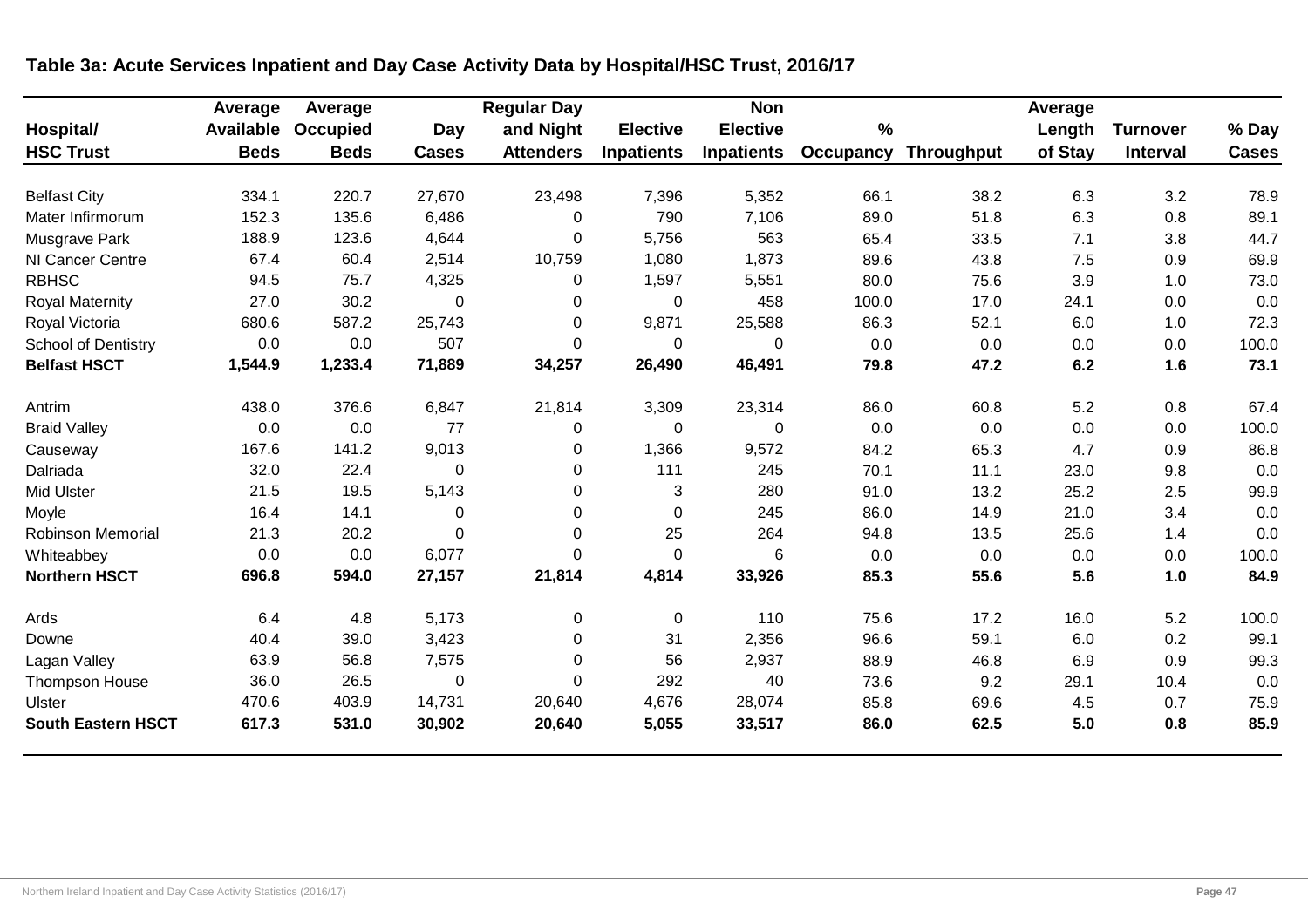### **Table 3a: Continued**

|                      | Average     | Average     |              | <b>Regular Day</b> |                   | <b>Non</b>        |           |                   | Average     |                 |              |
|----------------------|-------------|-------------|--------------|--------------------|-------------------|-------------------|-----------|-------------------|-------------|-----------------|--------------|
| Hospital/            | Available   | Occupied    | Day          | and Night          | <b>Elective</b>   | <b>Elective</b>   | %         |                   | Length of   | Turnover        | % Day        |
| <b>HSC Trust</b>     | <b>Beds</b> | <b>Beds</b> | <b>Cases</b> | <b>Attenders</b>   | <b>Inpatients</b> | <b>Inpatients</b> | Occupancy | <b>Throughput</b> | <b>Stay</b> | <b>Interval</b> | <b>Cases</b> |
| Banbridge            | 0.0         | 0.0         | 628          | 0                  | 0                 | $\overline{0}$    | 0.0       | 0.0               | 0.0         | 0.0             | 100.0        |
| Craigavon Area       | 368.3       | 327.7       | 19,311       | 4,262              | 4,233             | 22,917            | 89.0      | 73.7              | 4.4         | 0.5             | 82.0         |
| Daisy Hill           | 152.9       | 134.1       | 7,509        | 12,758             | 862               | 11,256            | 87.7      | 79.3              | 4.0         | 0.6             | 89.7         |
| South Tyrone         | 0.0         | 0.0         | 5,863        | $\Omega$           | $\Omega$          | $\Omega$          | 0.0       | 0.0               | 0.0         | 0.0             | 100.0        |
| <b>Southern HSCT</b> | 521.2       | 461.8       | 33,311       | 17,020             | 5,095             | 34,173            | 88.6      | 75.3              | 4.3         | 0.6             | 86.7         |
| Altnagelvin Area     | 378.9       | 309.9       | 21,370       | 13,831             | 7,088             | 19,689            | 81.8      | 70.7              | 4.2         | 0.9             | 75.1         |
| South West Acute     | 156.3       | 137.9       | 4,110        | $\Omega$           | 1,017             | 9,702             | 88.2      | 68.6              | 4.7         | 0.6             | 80.2         |
| <b>Tyrone County</b> | 37.3        | 30.9        | 6,005        | 8,943              | 83                | 4,133             | 82.7      | 112.9             | 2.7         | 0.6             | 98.6         |
| <b>Western HSCT</b>  | 572.5       | 478.6       | 31,485       | 22,774             | 8,188             | 33,524            | 83.6      | 72.9              | 4.2         | 0.8             | 79.4         |
| <b>NI Total</b>      | 3,952.7     | 3,298.9     | 194,744      | 116,505            | 49,642            | 181,631           | 83.5      | 58.5              | 5.2         | 1.0             | 79.7         |

Source: Hospital Inpatient System & KH03a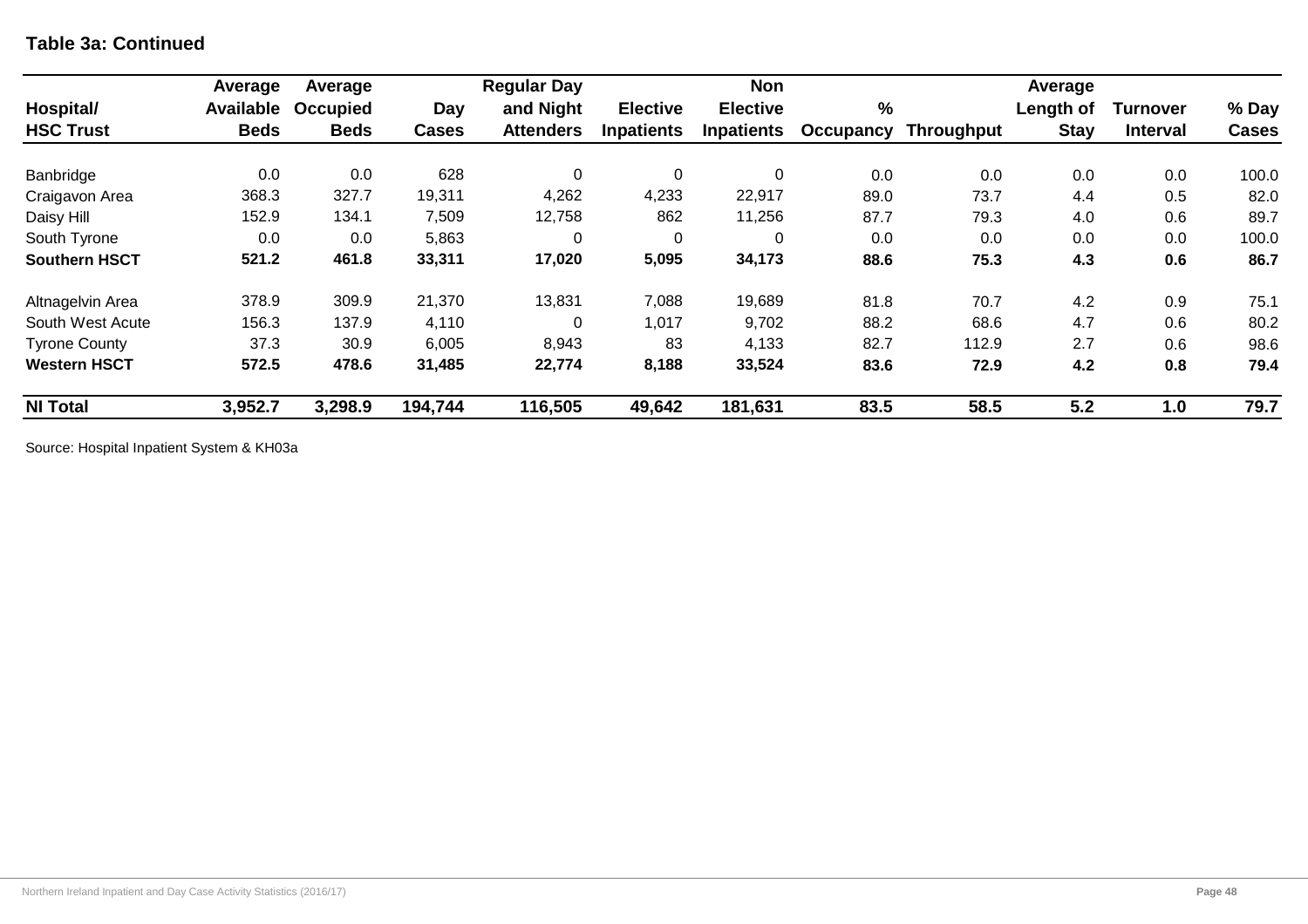| Hospital/                 |                  |                | <b>Cases Operated On</b> |                 |              |
|---------------------------|------------------|----------------|--------------------------|-----------------|--------------|
| <b>HSC Trust</b>          | <b>Immediate</b> | <b>Urgent</b>  | <b>Expedited</b>         | <b>Elective</b> | <b>Total</b> |
| <b>Belfast City</b>       | 59               | 563            | 339                      | 9,835           | 10,796       |
| Mater Infirmorum          | 14               | 118            | 15                       | 6,042           | 6,189        |
| Musgrave Park             | 0                | 84             | $\mathbf 0$              | 7,410           | 7,494        |
| NI Cancer Centre          | $\mathbf 0$      | $\overline{0}$ | $\overline{0}$           | 503             | 503          |
| <b>RBHSC</b>              | 36               | 1,164          | 478                      | 2,414           | 4,092        |
| Royal Victoria            | 507              | 564            | 5,370                    | 10,818          | 17,159       |
| <b>Belfast HSCT</b>       | 616              | 2,493          | 6,202                    | 37,022          | 46,233       |
| Antrim                    | 144              | 118            | 1,644                    | 4,231           | 6,137        |
| Causeway                  | 33               | 864            | 58                       | 2,169           | 3,124        |
| <b>Mid Ulster</b>         | 1                | $\overline{2}$ | 0                        | 2,249           | 2,252        |
| Whiteabbey                | 0                | 1              | $\Omega$                 | 2,097           | 2,098        |
| <b>Northern HSCT</b>      | 178              | 985            | 1,702                    | 10,746          | 13,611       |
| Ards                      | 0                | 0              | 1                        | 2,758           | 2,759        |
| Downe                     | $\overline{2}$   | 0              | 0                        | 1,711           | 1,713        |
| Lagan Valley              | 14               | 8              | $\overline{2}$           | 4,290           | 4,314        |
| Ulster                    | 284              | 781            | 4,390                    | 5,748           | 11,203       |
| <b>South Eastern HSCT</b> | 300              | 789            | 4,393                    | 14,507          | 19,989       |
| Craigavon Area            | 168              | 1,895          | 1,934                    | 7,522           | 11,518       |
| Daisy Hill                | 62               | 510            | 676                      | 3,659           | 4,907        |
| South Tyrone              | $\mathbf 0$      | 0              | $\mathbf 0$              | 1,960           | 1,960        |
| <b>Southern HSCT</b>      | 230              | 2,405          | 2,610                    | 13,141          | 18,385       |
| Altnagelvin Area          | 78               | 1,708          | 1,327                    | 10,495          | 13,608       |
| South West Acute          | 105              | 342            | 459                      | 1,407           | 2,313        |
| <b>Tyrone County</b>      | 0                | 1              | $\overline{2}$           | 3,212           | 3,215        |
| <b>Western HSCT</b>       | 183              | 2,051          | 1,788                    | 15,114          | 19,136       |
| <b>NI Total</b>           | 1,507            | 8,723          | 16,695                   | 90,530          | 117,354      |

**Table 3b: Acute Services Use of Operating Theatres by Hospital/HSC Trust, 2016/17** 

Source: Theatre Management System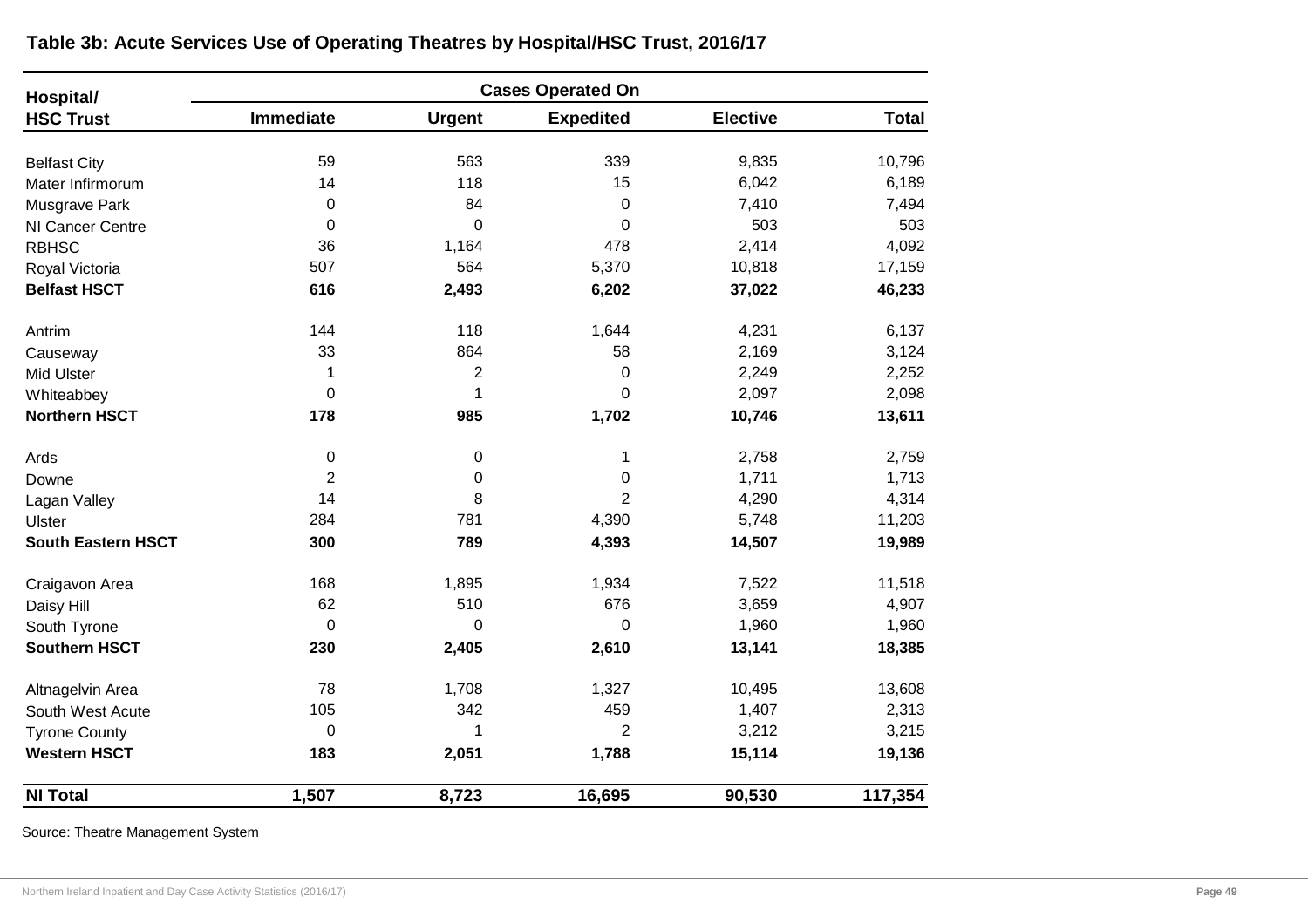|                     |         | <b>Admissions</b> |         |         |         |                         |                         |  |  |
|---------------------|---------|-------------------|---------|---------|---------|-------------------------|-------------------------|--|--|
| <b>HSC Trust</b>    | 2012/13 | 2013/14           | 2014/15 | 2015/16 | 2016/17 | % Change<br>15/16-16/17 | % Change<br>12/13-16/17 |  |  |
| <b>Belfast HSCT</b> | 9,447   | 9,273             | 8,131   | 5,583   | 7,334   | 31.4%                   | $-22.4\%$               |  |  |
| Northern HSCT       | 6,114   | 2,926             | 2,253   | 931     | 2,112   | 126.9%                  | $-65.5%$                |  |  |
| South Eastern HSCT  | 5,116   | 7,396             | 2,526   | 1,441   | 1,240   | $-13.9%$                | -75.8%                  |  |  |
| Southern HSCT       | 3,093   | 2,871             | 1,389   | 1,116   | 3,682   | 229.9%                  | 19.0%                   |  |  |
| <b>Western HSCT</b> | 3,508   | 4,444             | 2,064   | 1,144   | 575     | -49.7%                  | -83.6%                  |  |  |
| <b>NI Total</b>     | 27,278  | 26,910            | 16,363  | 10,215  | 14,943  | 46.3%                   | $-45.2%$                |  |  |

**Table 3c: Acute Services Independent Sector Activity Data by HSC Trust, 2012/13- 2016/17** 

Source: Departmental return IS1 Part 2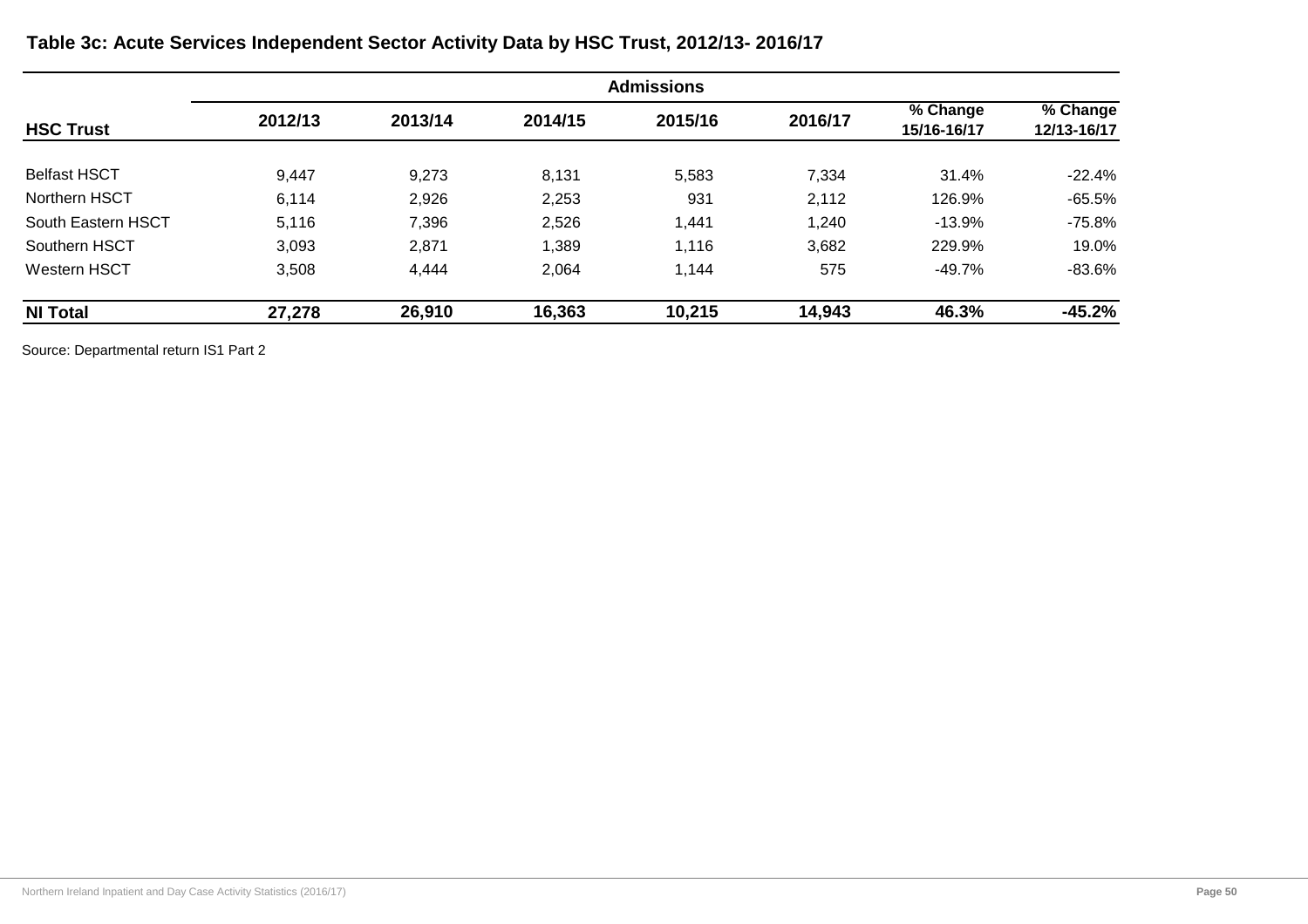|                                | <b>Admissions</b> |                |                |  |  |  |  |
|--------------------------------|-------------------|----------------|----------------|--|--|--|--|
| Specialty/<br><b>HSC Trust</b> | Inpatient         | Day Case       | <b>Total</b>   |  |  |  |  |
|                                |                   |                |                |  |  |  |  |
| <b>General Surgery</b>         | 156               | 1,204          | 1,360          |  |  |  |  |
| Urology                        | 1                 | 0              | 1              |  |  |  |  |
| T & O Surgery                  | 674               | 1,513          | 2,187          |  |  |  |  |
| Ear, Nose & Throat             | 47                | 103            | 150            |  |  |  |  |
| Ophthalmology                  | 16                | 1,242          | 1,258          |  |  |  |  |
| Neurosurgery                   | $\Omega$          | 1              | 1              |  |  |  |  |
| <b>Plastic Surgery</b>         | 37                | 37             | 74             |  |  |  |  |
| Cardiac Surgery                | 85                | 0              | 85             |  |  |  |  |
| Paediatric Surgery             | 0                 | 19             | 19             |  |  |  |  |
| Anaesthetics                   | 0                 | $\overline{7}$ | $\overline{7}$ |  |  |  |  |
| Pain Management                | 1                 | 154            | 155            |  |  |  |  |
| Gastroenterology               | $\overline{2}$    | 1,806          | 1,808          |  |  |  |  |
| Paediatrics                    | $\Omega$          | $\overline{7}$ | 7              |  |  |  |  |
| Gynaecology                    | 57                | 164            | 221            |  |  |  |  |
| Radiology                      | $\Omega$          | 1              | 1              |  |  |  |  |
| <b>Belfast HSCT</b>            | 1,076             | 6,258          | 7,334          |  |  |  |  |
| <b>General Surgery</b>         | 84                | 734            | 818            |  |  |  |  |
| Ear, Nose & Throat             | 119               | 104            | 223            |  |  |  |  |
| Pain Management                | 1                 | 492            | 493            |  |  |  |  |
| Gastroenterology               | 4                 | 514            | 518            |  |  |  |  |
| Endocrinology                  | 0                 | 1              | 1              |  |  |  |  |
| Cardiology                     | 0                 | 2              | $\overline{2}$ |  |  |  |  |
| Dermatology                    | 0                 | 56             | 56             |  |  |  |  |
| Gynaecology                    | 1                 | 0              | 1              |  |  |  |  |
| <b>Northern HSCT</b>           | 209               | 1,903          | 2,112          |  |  |  |  |

## **Table 3d: Acute Services Independent Sector Activity Data by Specialty/HSC Trust, 2016/17**